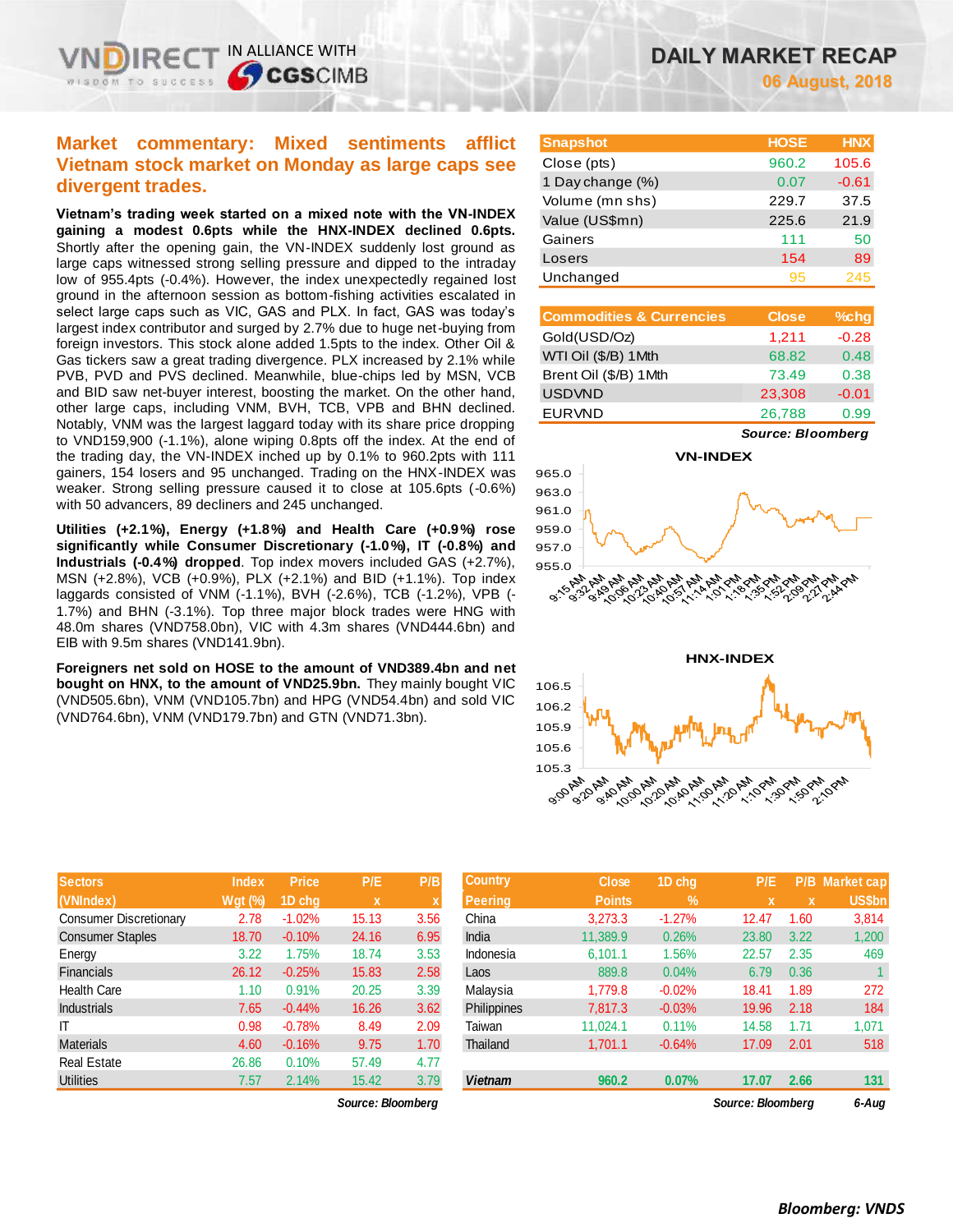## **Market News**

**Oil rose in New York after Saudi Arabia was said to have curbed production, offsetting concerns that the growing trade dispute between the U.S. and China will hurt demand.** WTI futures added 0.5% in lower-than-normal trading volumes, after losing 7.6% over the past five weeks. China released a list of US\$60bn in U.S. goods that will be targeted with tariffs in retaliation to America's plan to impose duties on US\$200bn in imports from the Asian nation. In the Middle East, Saudi Arabia is said to have cut output after signs that it couldn't find buyers to justify pumping record levels. "The Saudis are sending clear signals on their desired price range," said Mike Wittner, head of oil market research at Societe Generale SA. "When the concern was prices getting too low, they unexpectedly trimmed output." Oil suffered its steepest monthly decline in two years in July on concern that U.S.-China friction will slow global economic growth and reduce fuel demand. As President Donald Trump imposes sanctions on Iran's crude exports, Saudi Arabia - the world's biggest crude exporter -- has signaled it's ready to open the taps, but it's unclear how much extra supply from the kingdom will be needed. *(Bloomberg)*

**Private capital is flowing into Vietnam's aviation infrastructure projects.** Many private investors are willing to pour money into aviation infrastructure, although the sector requires huge capital and a long time to recover capital investment. According to IATA (The International Air Transport Association), Vietnam will become the fifth fastest-growing aviation market in terms of international passengers and cargo volumes. With a population of approximately 100m, the domestic aviation market will witness an average growth rate of 15% in time to come. Economists say Vietnam needs 10 air carriers to satisfy demand and create a healthy market. Meanwhile, Vietnam's aviation infrastructure is getting overloaded and the presence of new airlines will put pressure on airport infrastructure. According to Airports Corporation of Vietnam (ACV), the airports of Noi Bai in Hanoi, Tan Son Nhat in HCMC, Cam Ranh in Khanh Hoa, Cat Bi in Hai Phong, Phu Quoc in Kien Giang and Lien Khuong in Lam Dong are all running beyond their designed capacity. To satisfy high travel demand, Vietnam plans to have 26 airports by 2020 with total investment capital of US\$10.5bn. It is now implementing eleven projects, of which seven will be completed in the next three years. According to CAAV (Civil Aviation Authority of Vietnam), there are five airport projects with capital contribution from private investors now under implementation. These include the Van Don International Airport, the terminal for international travellers in Cam Ranh Airport, and Phan Thiet, Cat Bi and Chu Lai Airports. Tran Dinh Thien, Head of the Vietnam Economics Institute, praised the effectiveness of private investment in the field. IPP, a private investor, initially planned to build Cam Ranh Airport within 36 months, but it needed only two-thirds of that time to finish construction. *(En.vietnamnet.vn)*

## **Coverage Universe Update**

## **Hoa Phat Group (HPG VN) – Company Update – ADD (Upside +32.2%)**

**2Q18 growth driven by growth in both volume and steel prices**. HPG's construction steel volume grew 8.2% yoy to 1.1m tonnes, while its steel pipe volume rose 14.9% yoy to 314,200 tonnes. Its revenue reached VND14,260.9bn (up 34.3% yoy and in line with our expectations) and 2Q18 net profit rose 42.8% yoy, driven by higher sales volume and continued rise in construction steel prices (+24.9% yoy). 1H18 earnings reached 47.1% of our FY18F (1H17's earnings formed 43.4% of FY17 net profit). A fall in selling expenses helped earnings outpace sales.

**Gross profit margin still in line with our full-year forecast**. In 2Q18, steel prices touched VND13.5m per tonne (+1.6% qoq); meanwhile, iron ore and coking coal prices declined by 13.2% qoq and 2.7% qoq, respectively. However, the company's gross profit margin (GPM) fell to 20.2% in 2Q18, down 2.6% pts qoq and 0.4% pts yoy, due to: 1) plant maintenance and Blast Oxygen Furnace (BOF) mill upgrades during Apr-May 2018; and 2) a higher contribution from the less profitable animal feed segment in revenue in 1H18 (from 4.8% to 8.4% of total revenue), dragging down overall gross margin. Nonetheless, the company's GPM was 21.4% in 1H18 and is still in line with our full-year estimate of 21.8% for FY18F.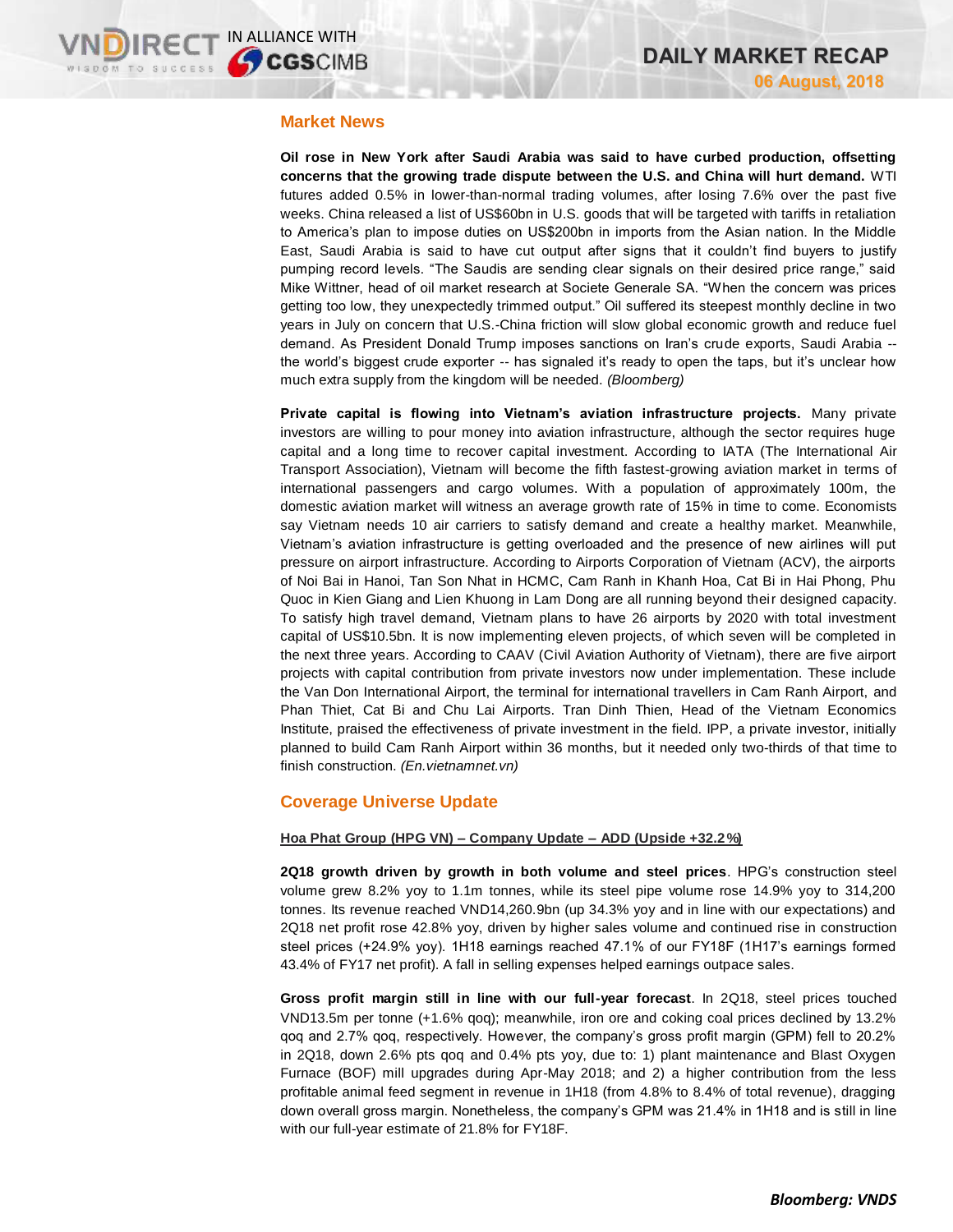**Improving working capital efficiency to boost operating cash flow**. As at end-Jun 2018, account receivables and account payables remained at the same level as in the same period last year. Meanwhile, inventory rose by only 9.7% yoy, in line with 9.6% sales volume growth. The company's net D/E ratio increased from 26.9% at end-2017 to 30.5% as of 30 Jun 2018 as its longterm borrowings rose to finance the construction of Dung Quat plant. However, this is still a healthy level of leverage, in our view. In 1H18, HPG generated very strong cash flow from operations (VND4,212bn, +63% yoy). This led to an increase in cash and cash equivalents of nearly 25% yoy. HPG could use some of this cash for forthcoming disbursements in constructing the Dung Quat plant. We expect two phases of the Dung Quat plant will come onstream as planned.

**DAILY MARKET RECAP**

**06 August, 2018**

**We expect stronger volume growth in 2H18F**. In 1H18, domestic long steel demand growth was strong, as expected (+16.3% yoy). However, due to HPG's capacity constraints and the mills' maintenance in 2Q18, the company's market share in the construction steel segment dropped to 22.2% from 23.8% in 2017. We believe this drop is temporary and the company will regain lost market share in 2H18F thanks to the completion of the first production line of the Dung Quat Steel complex project with a capacity of 600,000 tpy of construction steel in Aug 2018. HPG expects its 400,000 tpy galvanised steel plant, in operation since Apr 2018, to run at 50% capacity due to tough competition in the flat steel market. Nonetheless, the company could use its galvanised steel products internally for building the Dung Quat plant.

**Maintain Add with TP of VND47,800**. The company's performance in 1H18 is in line with our expectations. Therefore, we make no changes to our FY18-19F forecasts. We adjusted our target price in our latest report [\(Only minor headwinds from US-China trade war\)](https://brokingrfs.cimb.com/ffFotMEkNvvVkRTACcvzeZT6n6nUy2jQQqX2zQHSoKV7om1bGZN5uw4OWMHRAN1Ja56_rkCzvNd-LEx30.pdf). Potential de-rating catalysts include 1) sharp fall in steel prices, 2) rising raw material prices and 3) stricter environmental controls.

*Read the full report: [HERE](https://static-02.vndirect.com.vn/uploads/prod/HPG_Company-Update_20180806_Add.pdf)*

## **Notable Corporate Event**

**Petrovietnam Camau Fertilizer Joint Stock Company (DCM VN) - dividend payment:** Aug 22 and Aug 23 will be the ex-date and record date, respectively, for paying the 2017 cash dividend of VND900/share (est. 2017 dividend yield of 8.1%). The cash payment will be made on Sep 12. *(Vsd.vn)*

*<to be continued>*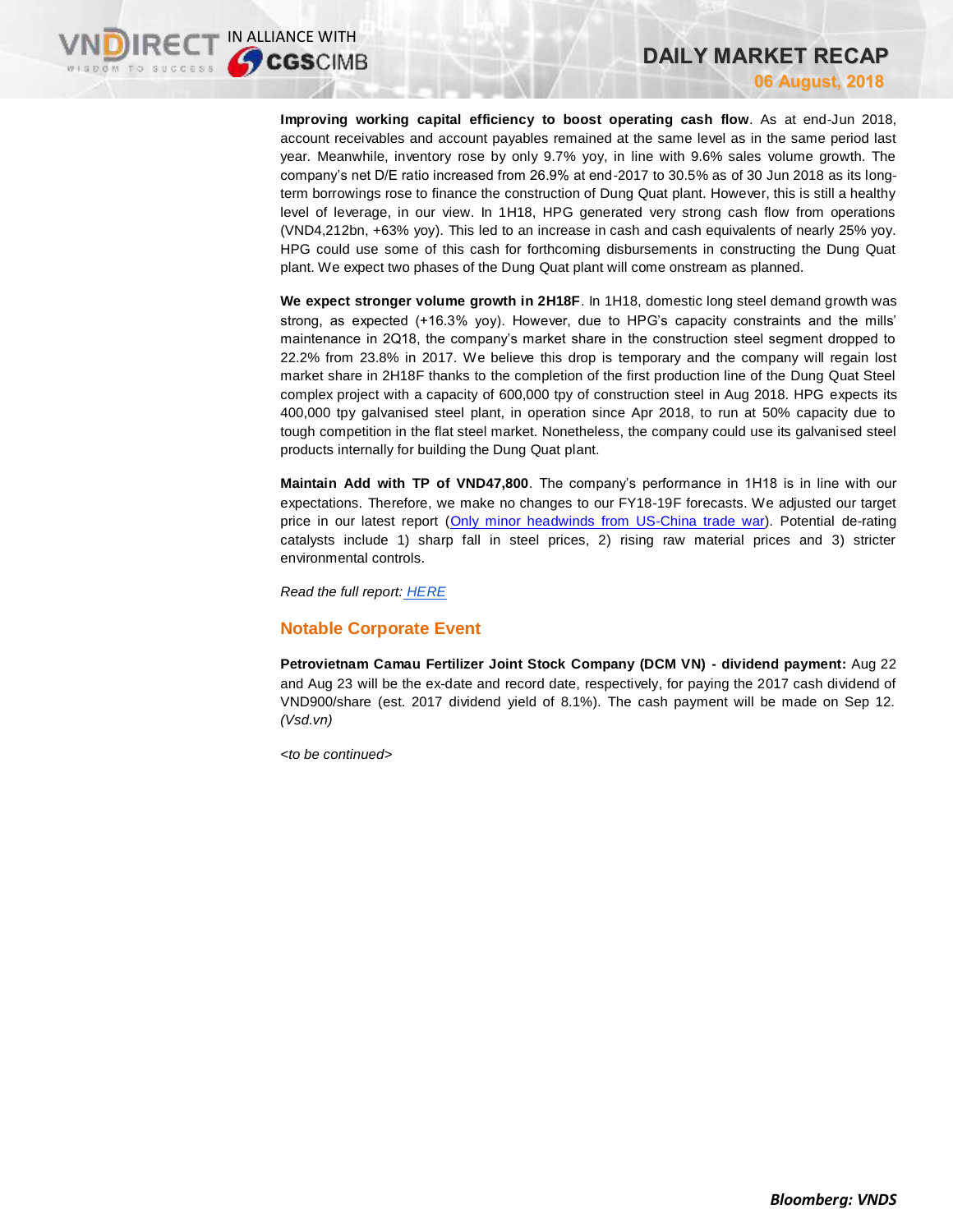# **DAILY MARKET RECAP**

**06 August, 2018**

## **COVERAGE SUMMARY**

WISDOM TO SUCCESS

IR<sub>E</sub>

VND

IN ALLIANCE WITH

| Ticker          | <b>Close</b><br>price | <b>Adjusted</b><br>target<br>price | <b>Upside</b> | Recom-<br>endation | Investment thesis summary/Update                                                                                                                                                                                                                                                                                                                                                                                                                                                                                                                                                                                                                      | Latest<br>report |
|-----------------|-----------------------|------------------------------------|---------------|--------------------|-------------------------------------------------------------------------------------------------------------------------------------------------------------------------------------------------------------------------------------------------------------------------------------------------------------------------------------------------------------------------------------------------------------------------------------------------------------------------------------------------------------------------------------------------------------------------------------------------------------------------------------------------------|------------------|
| PC <sub>1</sub> | 31,250                | 40,700                             | 30.2%         | ADD                | Positive outlook for 2018 with surge in revenue thanks to: (1) New<br>contribution from My Dinh Plaza II and (2) commissioning of two new<br>hydropower plants in Q4, 2017. (3) Back log of VND2,040bn at end of 2017                                                                                                                                                                                                                                                                                                                                                                                                                                 | <b>Link</b>      |
| LPB             | 9,300                 | 19,000                             | 104.3%        | <b>ADD</b>         | 1. Unique distribution advantage with more than 1000 PTOs across<br>country. Will be able to maintain strong credit growth thanks to good capital<br>buffer (CAR ~13%) and strong liquidity (LDR ~80%).<br>2. FY18 YE P/B cheap relative to peers.                                                                                                                                                                                                                                                                                                                                                                                                    | Link             |
| <b>VJC</b>      | 147,900               | 149,400                            | 1.0%          | <b>HOLD</b>        | 1. 1Q18 transport revenue reached VND6,035bn (+51.9% yoy)<br>2. In 2018, VJC will continue to expand its international network<br>3. VJC may not be able to pass on fuel costs if oil price continues to rise.<br>Moreover VJC appears to be overvalued compared to global peers which<br>are seeing multiple contraction due to rising fuel prices and looming<br>overcapacity in the APAC region                                                                                                                                                                                                                                                    | Link             |
| <b>NLG</b>      | 29,900                | 38,200                             | 27.8%         | ADD                | 1. NLG is well aligned with the new property market orientation. NLG<br>focuses on durable-demand products (affordable and social apartments<br>and landed properties).<br>2. FY2017 net revenue is forecasted at VND3,454 billion (+36.3% yoy) and<br>NPATMI at VND544 billion (+58% yoy). For 2018, revaluation of Hoang<br>Nam project will secure strong EAT growth. However, the share price is<br>reasonable this year.<br>3. Upside for the stock will come in 2018 as major projects are going to be<br>executed.                                                                                                                             | Link             |
| <b>ACV</b>      | 88,000                | 112,000                            | 27.3%         | <b>ADD</b>         | 1. Likely beneficiary of air passenger boom over the next decade<br>2. MOT's divestment of ACV stake to be a significant catalyst<br>3. Higher return on capital justifies higher valuation                                                                                                                                                                                                                                                                                                                                                                                                                                                           | <b>Link</b>      |
| <b>DPM</b>      | 18,450                | 15,600                             | $-15.4%$      | <b>REDUCE</b>      | 1. High exposure to oil prices (forecasted to average US\$70/bbl in 2018)<br>implies potential further contraction in margins.<br>2. High depreciation burden leads to expected losses for the NPK - NH3<br>expansion project in 2018-2019. This project will only contribute to profits<br>from 2020 onwards as the plants reach full capacity.<br>3. Short to medium term catalysts include a pending change in VAT policy<br>(which would improve gross margin by 3-4% pts) and the acceleration of<br>PVN's divestment process in 2018.                                                                                                           | Link             |
| QNS             | 39,800                | 54,600                             | 37.2%         | <b>ADD</b>         | 1. Soymilk segment is the main growth driver and expected to regain<br>momentum in 2018 with new products.<br>2. Sugarcane prices should temper this year, cushioning some of the<br>impact of falling sugar price. This should protect sugar segment's GPM to<br>further squeeze.<br>3. We recommends an ADD rating for QNS as the increasing profitability<br>contribution from soymilk segment should help QNS close its valuation gap<br>with pure-play consumer stocks.                                                                                                                                                                          | Link             |
| <b>LTG</b>      | 37,400                | 66,270                             | 77.2%         | <b>ADD</b>         | 1. Booming rice exports to China and Philippines should boost Agrifood<br>sales.<br>2. For 2018, we expect a 7.1% growth in top line to touch VND8,781bn and<br>a 18.4% growth in bottom line to touch VND517bn.                                                                                                                                                                                                                                                                                                                                                                                                                                      | Link             |
| <b>VCB</b>      | 59,000                | 79,500                             | 34.7%         | <b>ADD</b>         | 1. VCB is a well-regarded state-owned commercial bank (SOCB) with an<br>extensive network, a critical role in Vietnam's national payment system and<br>leading card issuer.<br>2. Its strong deposit franchise and large client base would support a gradual<br>shift in loan mix to higher-yield segments such as personal lending, in our<br>view.<br>3. Its asset quality is best in class, with well-controlled NPLs and a high<br>provisioning buffer (NPL of 1.1%, loan loss reserve ratio, LLR, of 131% at<br>end- $FY17$ ).<br>4. We project an enviable net profit CAGR of 17.7% over FY18-20F, with<br>ROE improving to 20.1% by end-FY20F. | Link             |
| MBB             | 22,850                | 33,400                             | 46.2%         | <b>ADD</b>         | 1. MBB is looking to push fee income through bancassurance and<br>internet/mobile banking.<br>2. High loan growth to be supported by sufficient capital and funding.<br>3. MBB still trades at a discount to peers.                                                                                                                                                                                                                                                                                                                                                                                                                                   | Link             |
| <b>VSC</b>      | 39,300                | 53,400                             | 35.9%         | ADD                | 1. VSC will boost VGP capacity by a third to 800,000 TEU by 2019 through<br>the additional of a new quay crane and a back-end logistics center which is<br>75% complete at the moment.<br>2. 2018 net profit expected to soar to VND360bn (+34.8% YoY).<br>3. Valuation is attractive due to the foreign investors' sell off over the last<br>few weeks. VSC is currently trading at 12M EV/EBITDA 5.6x, well below<br>the peer average of 6.7x.                                                                                                                                                                                                      | Link             |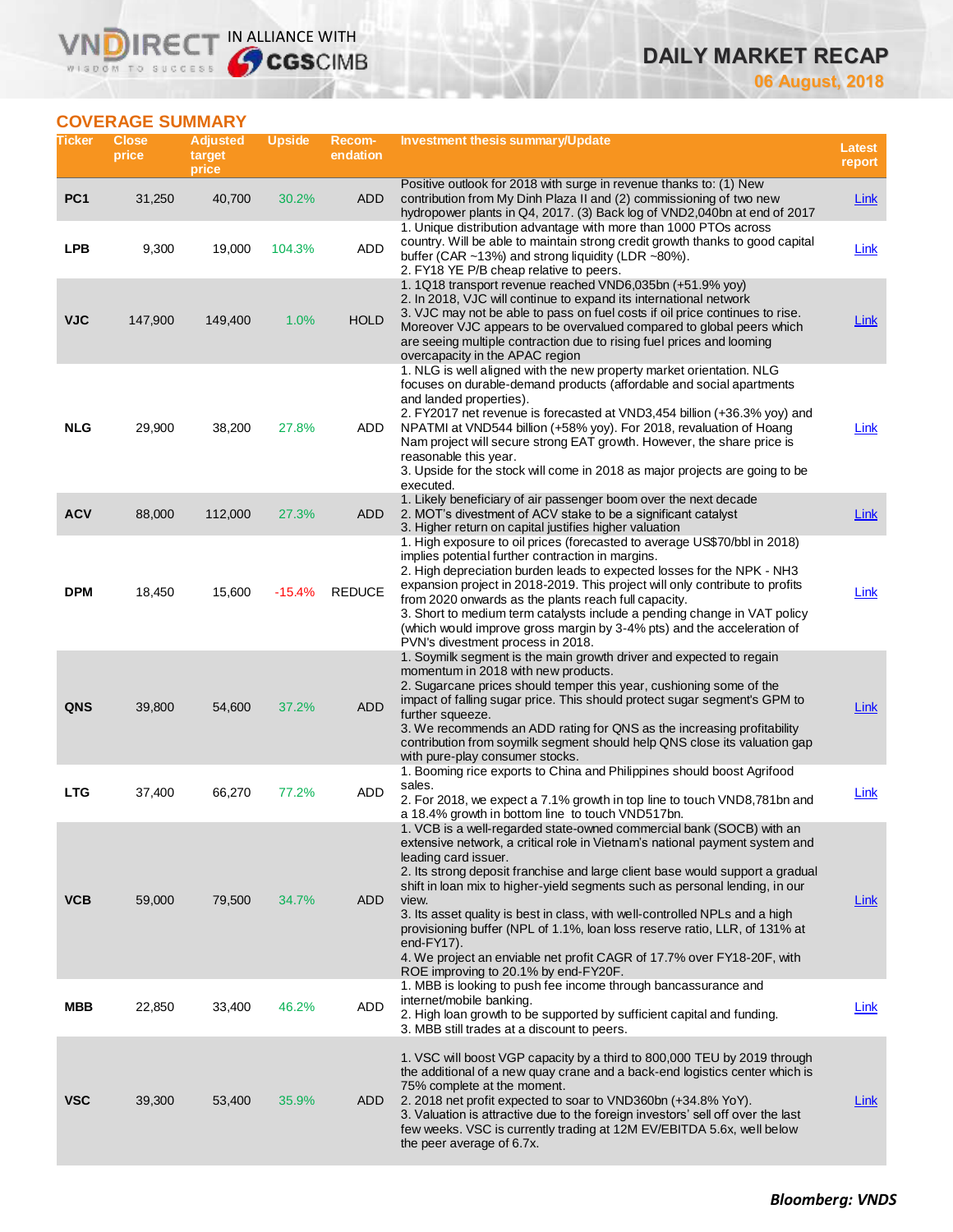# **DAILY MARKET RECAP**

**06 August, 2018**

| Ticker     | <b>Close</b><br>price | <b>Adjusted</b><br>target<br>price | <b>Upside</b> | Recom-<br>endation | Investment thesis summary/Update                                                                                                                                                                                                                                                                                                                                                                                                                                                                                                                                                                                  | <b>Latest</b><br>report |
|------------|-----------------------|------------------------------------|---------------|--------------------|-------------------------------------------------------------------------------------------------------------------------------------------------------------------------------------------------------------------------------------------------------------------------------------------------------------------------------------------------------------------------------------------------------------------------------------------------------------------------------------------------------------------------------------------------------------------------------------------------------------------|-------------------------|
| <b>VPB</b> | 26,150                | 36,700                             | 40.3%         | <b>ADD</b>         | 1. VPB delivered ROA of 1.9% and ROE of 24.8% in FY16, the highest<br>returns-on-capital among local peers and impressive even in a regional<br>context.<br>2. FY16 NIM of 7.7% was driven by a shift in loan mix towards higher<br>yielding segments, such as consumer finance, retail, household and micro-<br>SME loans.<br>3. Strong topline growth in FY14-16, complemented by an improvement in<br>operational efficiency on continued investments into technology.<br>4. We expect strong earnings growth in FY17-20F with forecasted net profit<br>CAGR of 25.6% and sustained high average ROE of 22.7%. | Link                    |
| <b>TCM</b> | 18,900                | 28,700                             | 51.9%         | <b>ADD</b>         | 1. High property value offsets the lack of foreign room.<br>2. Core segments to perform moderately well in 2018.<br>3. We expect that FY18 core-earnings to grow by a robust 45%.                                                                                                                                                                                                                                                                                                                                                                                                                                 | Link                    |
| <b>HPG</b> | 36,150                | 47,800                             | 32.2%         | <b>ADD</b>         | 1. Expect higher construction steel consumption across Vietnam in 2018F<br>2. Ability to sustain and even consolidate its leading market position<br>3. Margin expansion from rising steel prices & soft raw material prices<br>4. HPG's long-steel capacity to double over the next 12 months                                                                                                                                                                                                                                                                                                                    | Link                    |
| <b>PVT</b> | 17,250                | 29,900                             | 73.3%         | <b>ADD</b>         | 1. PVT has a chartering profile skewed towards fixed rates, which offers<br>protection against the current low-rate environment, while providing<br>potential upside for recovery.<br>2. PVT has the largest tanker fleet and LPG fleet among Vietnam carriers,<br>and is able to ride on growing demand for fossil fuels and LPG from the civil<br>and industrial sectors.<br>3. The company plans to upsize and rejuvenate its fleet over the next few<br>years to respond to Vietnam's increasing refinery capacity and growing<br>demand for LPG.                                                             | Link                    |
| <b>STK</b> | 14,150                | 27,600                             | 95.1%         | <b>ADD</b>         | 1. STK is currently the Vietnam's 2nd largest polyester yarn manufacturer,<br>accounting for 28% of the country's total polyester yarn exports.<br>2. Unmet domestic demand and growing demand from export markets,<br>driven by recent trade agreements.<br>3. However, fierce competition from Chinese yarn, as well as input price<br>volatility present downside risks.                                                                                                                                                                                                                                       | Link                    |
| IDI        | 11,600                | 26,600                             | 129.3%        | <b>ADD</b>         | 1. IDI has gradually risen to become one of the most promising Vietnamese<br>pangasius exporters. The firm has endured multiple downturns in the<br>industry, demonstrating its resilience and good management quality. The<br>share price, however, is volatile.<br>2. We expect that pangasius exports will grow strongly in 2018.<br>3. Fish feed segment and fishmeal/fish fat segment will see strong growth<br>in 2018<br>4. IDI will continue to increase its capacity to support growth over the next<br>2-3 years.<br>5. High dividend yield and attractive valuation                                    | Link                    |
| AAA        | 16,950                | 25,300                             | 49.3%         | ADD                | 1. AAA is the largest plastic packaging manufacturer and exporter in South<br>East Asia, with current production capacity of 8,000 tonnes/month.<br>2. AAA will be able to capture market share globally in countries such as<br>Japan, as well as the U.S and EU in coming years.<br>3. AAA aims to expand its production and adopt effective cost controls.<br>4. Positive outlook for AAA in 2018.<br>5. AAA's valuation is attractive in light of its strong revenue growth and<br>improving profitability.                                                                                                   | Link                    |

**VNDIRECT IN ALLIANCE WITH**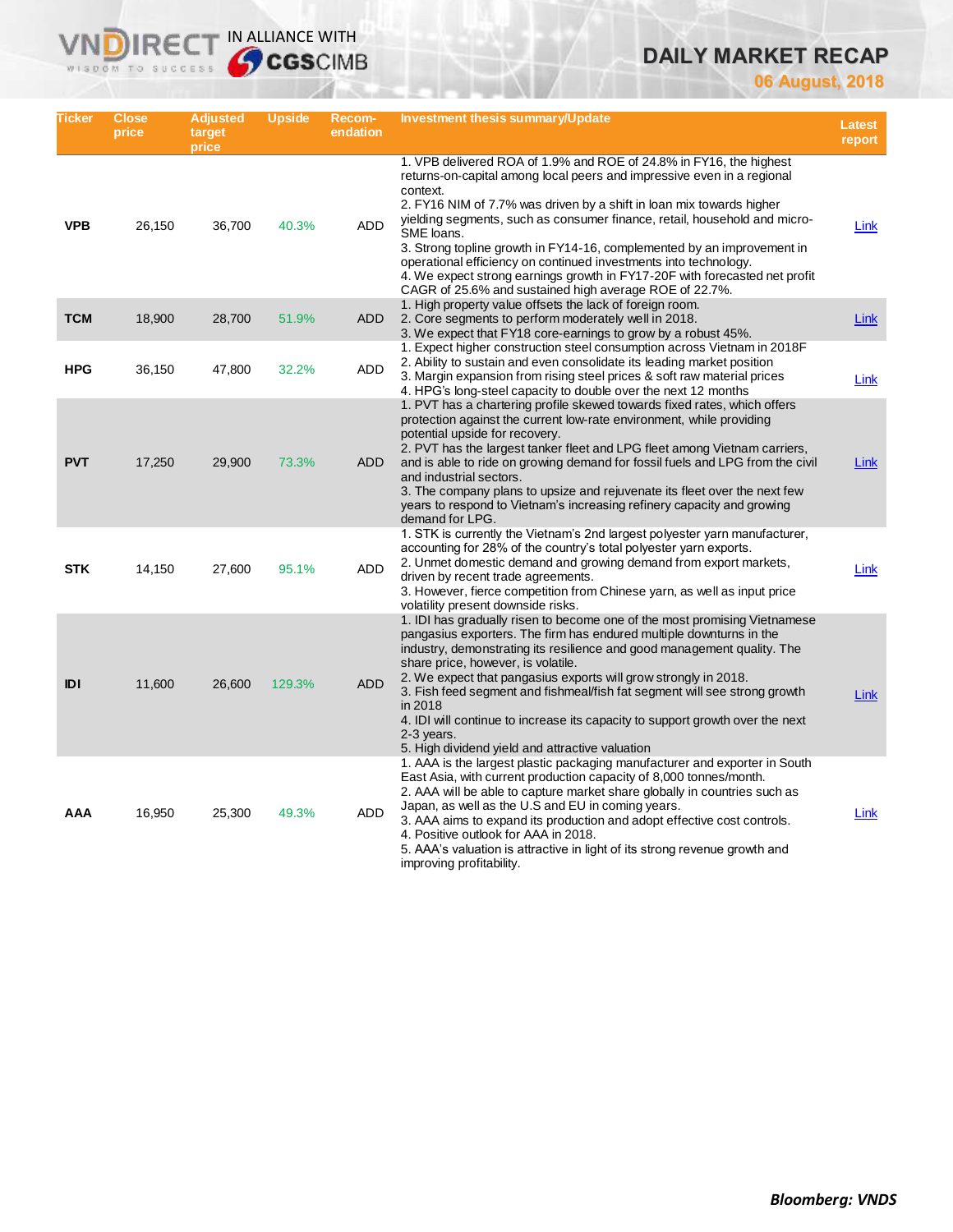## **MARKET MOVEMENTS**

WISDOM TO SUCCESS

m

IR<sub>E</sub>

| <b>HOSE</b>        |              |       |         |         |              |
|--------------------|--------------|-------|---------|---------|--------------|
| <b>Top gainers</b> |              |       |         |         | <b>VND</b>   |
| <b>Ticker</b>      | Last         | Cha   | $%$ chq | Vol.    | <b>Index</b> |
|                    | <b>Price</b> |       |         |         | impact       |
| <b>FMC</b>         | 22,250       | 1,450 | 6.97    | 461,330 | 0.018        |
| <b>MCP</b>         | 26,200       | 1,700 | 6.94    | 10      | 0.008        |
| VMD                | 20,850       | 1,350 | 6.92    | 600     | 0.007        |
| <b>HRC</b>         | 34,200       | 2,200 | 6.88    | 20      | 0.021        |
| <b>ICF</b>         | 1,720        | 110   | 6.83    | 40      | 0.000        |

IN ALLIANCE WITH

| <b>HOSE</b>        |              |       |         |         |              | <b>HNX</b>         |              |       |      |         |              |
|--------------------|--------------|-------|---------|---------|--------------|--------------------|--------------|-------|------|---------|--------------|
| <b>Top gainers</b> |              |       |         |         | <b>VND</b>   | <b>Top gainers</b> |              |       |      |         | <b>VND</b>   |
| Ticker             | Last         | Chg   | $%$ chq | Vol.    | <b>Index</b> | Ticker             | Last         | Chg   | %chq | Vol.    | <b>Index</b> |
|                    | <b>Price</b> |       |         |         | impact       |                    | <b>Price</b> |       |      |         | impact       |
| <b>FMC</b>         | 22,250       | 1,450 | 6.97    | 461,330 | 0.018        | <b>DTD</b>         | 16,600       | 1,500 | 9.9  | 509.100 | 0.000        |
| <b>MCP</b>         | 26,200       | 1,700 | 6.94    | 10      | 0.008        | <b>LDP</b>         | 25,700       | 2,300 | 9.8  | 500     | 0.000        |
| VMD                | 20,850       | 1,350 | 6.92    | 600     | 0.007        | <b>SRA</b>         | 15,900       | 1,400 | 9.7  | 56.200  | 0.000        |
| <b>HRC</b>         | 34,200       | 2,200 | 6.88    | 20      | 0.021        | <b>DNM</b>         | 13,700       | 1,200 | 9.6  | 100     | 0.000        |
| ICF                | 1,720        | 110   | 6.83    | 40      | 0.000        | L35                | 4,600        | 400   | 9.5  | 700     | 0.000        |
|                    |              |       |         |         |              |                    |              |       |      |         |              |

| <b>Top losers</b> |              |          |         |         | <b>VND</b>   |
|-------------------|--------------|----------|---------|---------|--------------|
| <b>Ticker</b>     | Last         | Cha      | $%$ chq | Vol.    | <b>Index</b> |
|                   | <b>Price</b> |          |         |         | impact       |
| <b>CMT</b>        | 8,780        | -660     | $-7.0$  | 140     | $-0.002$     |
| QCG               | 8,560        | $-640$   | $-7.0$  | 1.53MLN | $-0.057$     |
| TIP               | 14,150       | $-1,050$ | $-6.9$  | 2,080   | $-0.009$     |
| <b>DTA</b>        | 6,960        | $-500$   | $-6.7$  | 1,310   | $-0.002$     |
| DTT               | 10,450       | $-750$   | $-6.7$  | 60      | $-0.002$     |

|               | <b>VND</b><br><b>Top index movers</b> |       |         |         |              |  |  |  |  |  |  |  |
|---------------|---------------------------------------|-------|---------|---------|--------------|--|--|--|--|--|--|--|
| <b>Ticker</b> | Last                                  | Cha   | $%$ chq | Vol.    | <b>Index</b> |  |  |  |  |  |  |  |
|               | <b>Price</b>                          |       |         |         | impact       |  |  |  |  |  |  |  |
| <b>GAS</b>    | 96,100                                | 2,500 | 2.7     | 795.130 | 1.538        |  |  |  |  |  |  |  |
| <b>MSN</b>    | 87,400                                | 2,400 | 2.8     | 636,030 | 0.897        |  |  |  |  |  |  |  |
| <b>VCB</b>    | 59,000                                | 500   | 0.9     | 1.78MLN | 0.578        |  |  |  |  |  |  |  |
| <b>PLX</b>    | 63,900                                | 1,300 | 2.1     | 701.070 | 0.541        |  |  |  |  |  |  |  |
| <b>BID</b>    | 26,850                                | 300   | 1.1     | 3.26MLN | 0.330        |  |  |  |  |  |  |  |

|               | <b>VND</b><br><b>Top index laggers</b> |          |        |         |                 |               | <b>Top index laggers</b> |        |        |         | <b>VND</b>      |
|---------------|----------------------------------------|----------|--------|---------|-----------------|---------------|--------------------------|--------|--------|---------|-----------------|
| <b>Ticker</b> | Last<br><b>Price</b>                   | Cha      | %cha   | Vol.    | Index<br>impact | <b>Ticker</b> | Last<br><b>Price</b>     | Chg    | %chq   | Vol.    | Index<br>impact |
| <b>VNM</b>    | 159.900                                | $-1.700$ | $-1.1$ | .24MLN  | $-0.793$        | <b>ACB</b>    | 35,200                   | $-300$ | -0.9   | 2.43MLN | $-0.251$        |
| <b>BVH</b>    | 76,000                                 | $-2,000$ | $-2.6$ | 119,440 | $-0.451$        | <b>SHB</b>    | 7,900                    | $-100$ | $-1.3$ | 4.87MLN | $-0.111$        |
| <b>TCB</b>    | 28,000                                 | $-350$   | $-1.2$ | .48MLN  | $-0.393$        | <b>VCG</b>    | 17.000                   | $-400$ | $-2.3$ | 539.200 | $-0.048$        |
| <b>VPB</b>    | 26,150                                 | $-450$   | $-1.7$ | 2.69MLN | $-0.351$        | CEO           | 12,400                   | $-400$ | $-3.1$ | 891.348 | $-0.040$        |
| <b>BHN</b>    | 83,800                                 | $-2,700$ | $-3.1$ | 1.960   | $-0.201$        | SHS           | 13,500                   | $-400$ | $-2.9$ | 1.42MLN | $-0.037$        |

| <b>VND</b><br><b>Top active volume</b> |              |        |         |              |              |  |  |  |  |  |  |
|----------------------------------------|--------------|--------|---------|--------------|--------------|--|--|--|--|--|--|
| <b>Ticker</b>                          | Last         | Cha    | $%$ chq | Vol.         | <b>Index</b> |  |  |  |  |  |  |
|                                        | <b>Price</b> |        |         |              | impact       |  |  |  |  |  |  |
| FLC                                    | 6,400        | 360    |         | 6.0 15.42MLN | 0.079        |  |  |  |  |  |  |
| <b>GTN</b>                             | 12,650       | 800    |         | 6.8 10.43MLN | 0.064        |  |  |  |  |  |  |
| <b>HAG</b>                             | 7,230        | 80     | 1.1     | 8.73MLN      | 0.024        |  |  |  |  |  |  |
| <b>PVD</b>                             | 14,800       | $-200$ | $-1.3$  | 5.02MLN      | $-0.025$     |  |  |  |  |  |  |
| <b>HPG</b>                             | 36,150       | $-150$ | $-0.4$  | 4.65MLN      | $-0.102$     |  |  |  |  |  |  |
|                                        |              |        |         |              |              |  |  |  |  |  |  |

| <b>Top losers</b> |                      |          |         |        | VND             | <b>Top losers</b> |                      |          |         |         | <b>VND</b>             |
|-------------------|----------------------|----------|---------|--------|-----------------|-------------------|----------------------|----------|---------|---------|------------------------|
| Ticker            | Last<br><b>Price</b> | Chg      | $%$ chq | Vol.   | Index<br>impact | Ticker            | Last<br><b>Price</b> | Chg      | %chq    | Vol.    | <b>Index</b><br>impact |
| CMT               | 8,780                | $-660$   | $-7.0$  | 140    | $-0.002$        | <b>DPC</b>        | 16.200               | $-1.800$ | $-10.0$ | 100     | 0.000                  |
| QCG               | 8,560                | $-640$   | $-7.0$  | .53MLN | $-0.057$        | <b>DPS</b>        | 900                  | $-100$   | $-10.0$ | 698.365 | 0.000                  |
| TIP               | 14.150               | $-1.050$ | $-6.9$  | 2.080  | $-0.009$        | <b>PBP</b>        | 11.700               | $-1.300$ | $-10.0$ | 100     | 0.000                  |
| DTA               | 6,960                | $-500$   | $-6.7$  | 1,310  | $-0.002$        | <b>SGH</b>        | 48.200               | $-5.300$ | $-9.9$  | 300     | 0.000                  |
| DTT               | 10.450               | $-750$   | $-6.7$  | 60     | $-0.002$        | VTV               | 11,300               | $-1.200$ | -9.6    | 9.200   | 0.000                  |

| Top index movers |              |       |         |         | <b>VND</b> | <b>Top index movers</b> |              |       |         |         |        |
|------------------|--------------|-------|---------|---------|------------|-------------------------|--------------|-------|---------|---------|--------|
| Ticker           | Last         | Chg   | $%$ chq | Vol.    | Index      | Ticker                  | Last         | Chg   | $%$ chq | Vol.    | Index  |
|                  | <b>Price</b> |       |         |         | impact     |                         | <b>Price</b> |       |         |         | impact |
| GAS              | 96.100       | 2.500 | 2.7     | 795.130 | 1.538      | <b>NVB</b>              | 6.900        | 100   | 1.5     | 385.200 | 0.031  |
| <b>MSN</b>       | 87.400       | 2,400 | 2.8     | 636,030 | 0.897      | <b>DTD</b>              | 16,600       | .500  | 9.9     | 509.100 | 0.026  |
| VCB              | 59,000       | 500   | 0.9     | .78MLN  | 0.578      | ттв                     | 23.400       | 800   | 3.5     | 559.823 | 0.026  |
| <b>PLX</b>       | 63.900       | 1,300 | 2.1     | 701.070 | 0.541      | SJ <sub>1</sub>         | 20,700       | 1,500 | 7.8     | 500     | 0.018  |
| BID              | 26.850       | 300   | 1.1     | 3.26MLN | 0.330      | <b>DNP</b>              | 13.700       | 700   | 5.4     | 2,210   | 0.017  |

| <b>Top index laggers</b> |              |        |        |         |              |  |  |  |  |  |  |
|--------------------------|--------------|--------|--------|---------|--------------|--|--|--|--|--|--|
| <b>Ticker</b>            | Last         | Cha    | %chq   | Vol.    | <b>Index</b> |  |  |  |  |  |  |
|                          | <b>Price</b> |        |        |         | impact       |  |  |  |  |  |  |
| <b>ACB</b>               | 35,200       | $-300$ | -0.9   | 2.43MLN | $-0.251$     |  |  |  |  |  |  |
| <b>SHB</b>               | 7,900        | $-100$ | $-1.3$ | 4.87MLN | $-0.111$     |  |  |  |  |  |  |
| <b>VCG</b>               | 17.000       | $-400$ | $-2.3$ | 539.200 | $-0.048$     |  |  |  |  |  |  |
| <b>CEO</b>               | 12,400       | $-400$ | $-3.1$ | 891,348 | $-0.040$     |  |  |  |  |  |  |
| <b>SHS</b>               | 13,500       | $-400$ | $-2.9$ | 1.42MIN | $-0.037$     |  |  |  |  |  |  |

|            | <b>VND</b><br>Top active volume <b>b</b> |        |        |              |              |            | <b>Top active volume</b> |        |         |              |        |  |
|------------|------------------------------------------|--------|--------|--------------|--------------|------------|--------------------------|--------|---------|--------------|--------|--|
| Ticker     | Last                                     | Chg    | %chq   | Vol.         | <b>Index</b> | Ticker     | Last                     | Chg    | $%$ chq | Vol.         | Index  |  |
|            | <b>Price</b>                             |        |        |              | impact       |            | <b>Price</b>             |        |         |              | impact |  |
| FLC.       | 6.400                                    | 360    |        | 6.0 15.42MLN | 0.079        | <b>PVS</b> | 18.800                   | $-100$ |         | -0.5 7.27MLN | 0.000  |  |
| <b>GTN</b> | 12,650                                   | 800    |        | 6.8 10.43MLN | 0.064        | <b>SHB</b> | 7,900                    | $-100$ | $-1.3$  | 4.87MLN      | 0.000  |  |
| HAG        | 7.230                                    | 80     | 1.1    | 8.73MLN      | 0.024        | <b>KLF</b> | 2,300                    | $-100$ | $-4.2$  | 3.27MLN      | 0.000  |  |
| <b>PVD</b> | 14.800                                   | $-200$ | $-1.3$ | 5.02MLN      | $-0.025$     | <b>MAC</b> | 7,600                    | $-200$ | $-2.6$  | 2.82MLN      | 0.000  |  |
| HPG        | 36.150                                   | $-150$ | $-0.4$ | 4.65MLN      | $-0.102$     | <b>ACB</b> | 35,200                   | $-300$ | -0.9    | 2.43MLN      | 0.000  |  |
|            |                                          |        |        |              |              |            |                          |        |         |              |        |  |

*6 Aug Source: Bloomberg*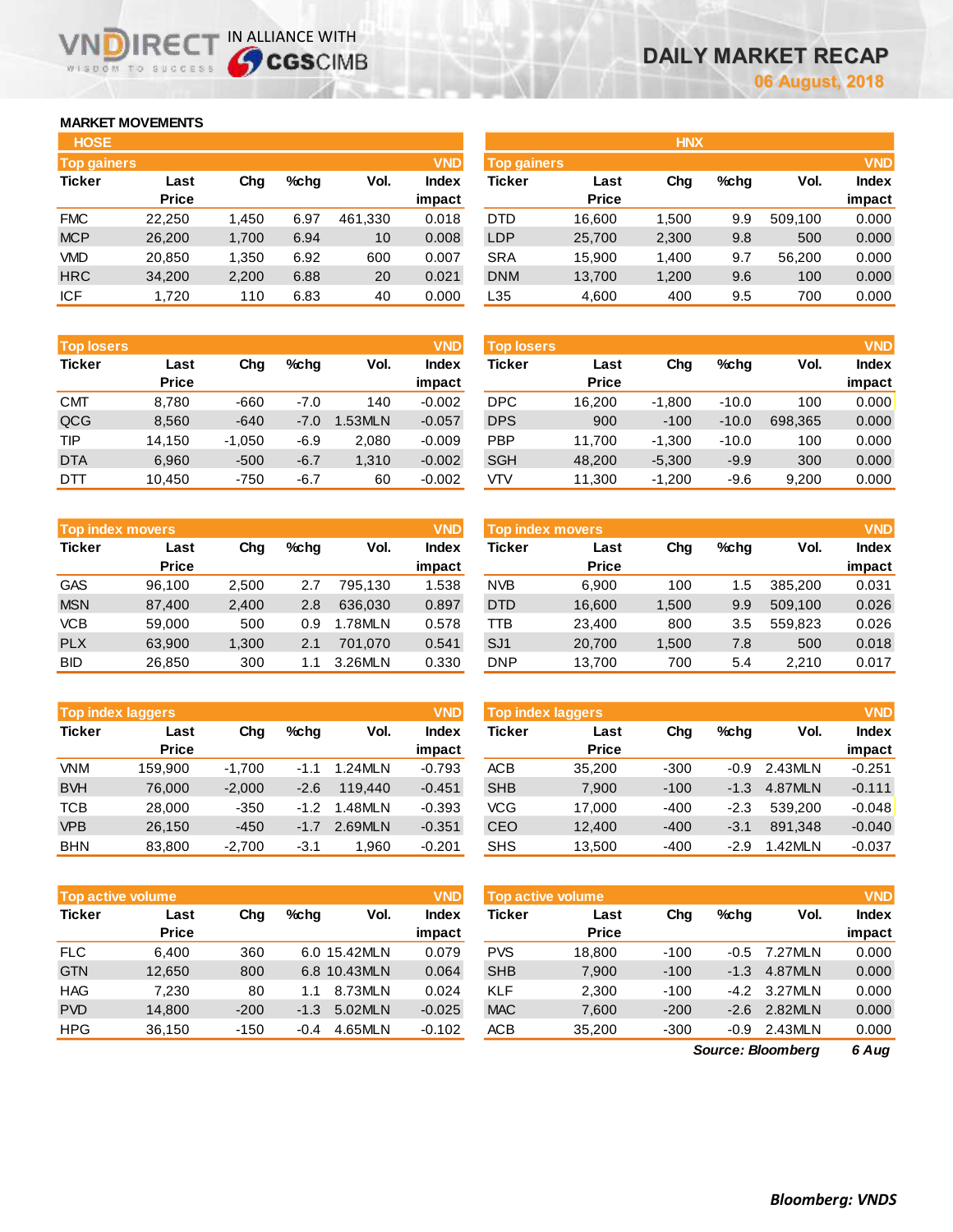## **FOREIGN ACTIVITIES**

JDIRE( WISDOM TO SUCCESS

IN ALLIANCE WITH

| Volume (Mn'shs)       | <b>HOSE</b> | d/d      | <b>HNX</b>       | d/d      | Value (VND'bn)        | <b>HOSE</b> | d/d   | <b>HNX</b> | d/d    |
|-----------------------|-------------|----------|------------------|----------|-----------------------|-------------|-------|------------|--------|
| <b>BUY</b>            | 14.8        | $-27.8%$ | 3.1              | $-5.7%$  | <b>BUY</b>            | 1.023.5     | 20.5% | 43.5       | -19.8% |
| % of market           | 6.5%        |          | 8.2%             |          | % of market           | 19.6%       |       | 8.5%       |        |
| <b>SELL</b>           | 23.9        | $-22.0%$ | 0.9              | $-77.3%$ | SELL                  | 1.412.9     | 12.6% | 17.6       | -76.5% |
| % of market           | 10.4%       |          | 2.5%             |          | % of market           | 27.1%       |       | 3.5%       |        |
| <b>NET BUY (SELL)</b> | (9.05)      |          | $2.2\phantom{0}$ |          | <b>NET BUY (SELL)</b> | (389.4)     |       | 25.9       |        |

*Source: HSX, HNX*



### **2018 ACCUMULATION**

| Volume (MIn'shs)                          | <b>HOSE</b> | % of 2017 |        | HNX % of 2017 | Value (VND'bn)        |           | HOSE % of 2017 |         | HNX % of 2017 |
|-------------------------------------------|-------------|-----------|--------|---------------|-----------------------|-----------|----------------|---------|---------------|
| <b>BUY</b>                                | 3.086.4     | 87.0%     | 317.6  | 79.3%         | <b>BUY</b>            | 180.180.9 | 106.6%         | 5.935.1 | 71.2%         |
| % of market                               | 10.1%       |           | 3.8%   |               | % of market           | 20.0%     |                | 3.6%    |               |
| <b>SELL</b>                               | 2.832.0     | 86.9%     | 341.9  | 83.9%         | SELL                  | 149.908.8 | 103.7%         | 6.707.1 | 77.9%         |
| % of market                               | 9.3%        |           | 4.1%   |               | % of market           | 16.7%     |                | 4.0%    |               |
| <b>NET BUY (SELL)</b><br>Source: HSX, HNX | 254.4       |           | (24.4) |               | <b>NET BUY (SELL)</b> | 30,272    |                | (772.0) |               |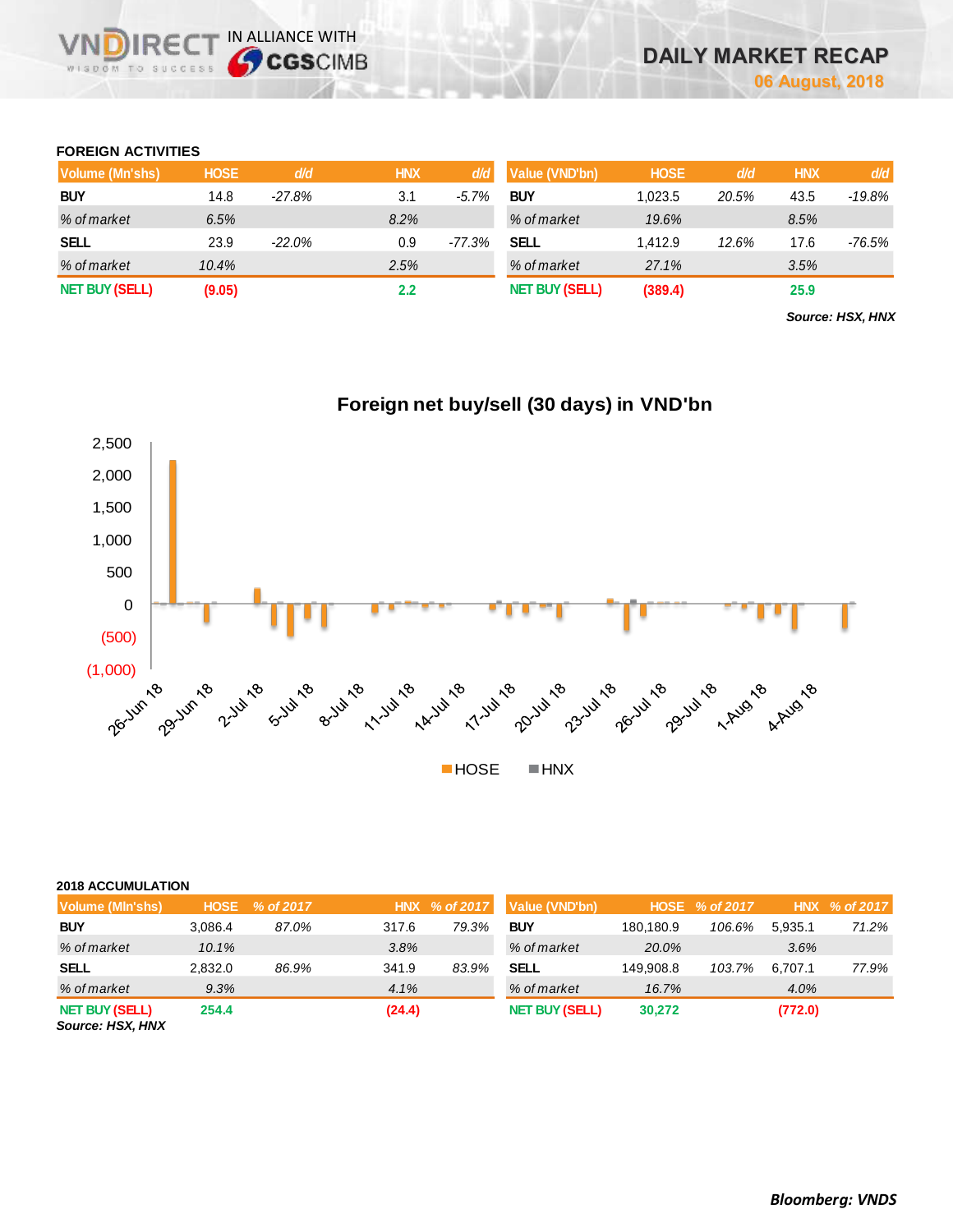$Index$ **impact**

## **FOREIGN ACTIVITIES**

**VNDIRECT IN ALLIANCE WITH** 

|               |                               | <b>HOSE</b> |         |       |                 | <b>HNX</b>                    |                      |        |         |       |                 |  |
|---------------|-------------------------------|-------------|---------|-------|-----------------|-------------------------------|----------------------|--------|---------|-------|-----------------|--|
|               | Top buy by foreigners (value) |             |         |       | <b>VND'bn</b>   | Top buy by foreigners (value) | <b>VND'bn</b>        |        |         |       |                 |  |
| <b>Ticker</b> | Last<br><b>Price</b>          | Chg         | $%$ chg | Value | Index<br>impact | <b>Ticker</b>                 | Last<br><b>Price</b> | Chg    | $%$ chg | Value | Index<br>impact |  |
| VIC           | 111,500                       | 0           | 0.00    | 505.6 | 0.000           | <b>PVS</b>                    | 18,800               | $-100$ | $-0.53$ | 30.2  | 0.000           |  |
| <b>VNM</b>    | 159,900                       | $-1,700$    | $-1.05$ | 105.7 | $-0.793$        | <b>SHB</b>                    | 7,900                | $-100$ | $-1.25$ | 10.5  | 0.000           |  |
| <b>HPG</b>    | 36,150                        | $-150$      | $-0.41$ | 54.4  | $-0.102$        | <b>VGC</b>                    | 18,000               | 100    | 0.56    | 0.9   | 0.000           |  |
| <b>GAS</b>    | 96,100                        | 2,500       | 2.67    | 43.8  | 1.538           | <b>DGL</b>                    | 36,600               | 300    | 0.83    | 0.6   | 0.000           |  |
| <b>VRE</b>    | 42,000                        | 500         | 1.20    | 41.3  | 0.306           | <b>KSD</b>                    | 4,800                | 200    | 4.35    | 0.2   | 0.000           |  |
|               |                               |             |         |       |                 |                               |                      |        |         |       |                 |  |

|               | VND'bn<br>Top sell by foreigners (value) |          |         |       |                 |               | Top sell by foreigners (value) |        |         |       |                        |
|---------------|------------------------------------------|----------|---------|-------|-----------------|---------------|--------------------------------|--------|---------|-------|------------------------|
| <b>Ticker</b> | Last<br><b>Price</b>                     | Chg      | %chq    | Value | Index<br>impact | <b>Ticker</b> | Last<br><b>Price</b>           | Chg    | %chq    | Value | <b>Index</b><br>impact |
| VIC           | 111.500                                  | 0        | 0.00    | 764.6 | 0.000           | <b>PVS</b>    | 18.800                         | $-100$ | $-0.53$ | 16.5  | 0.000                  |
| <b>VNM</b>    | 159.900                                  | $-1.700$ | $-1.05$ | 179.7 | $-0.793$        | <b>DGC</b>    | 36,300                         | $-300$ | $-0.82$ | 0.4   | 0.000                  |
| <b>GTN</b>    | 12.650                                   | 800      | 6.75    | 71.3  | 0.064           | <b>DGL</b>    | 36,600                         | 300    | 0.83    | 0.3   | 0.000                  |
| <b>VRE</b>    | 42,000                                   | 500      | 1.20    | 53.0  | 0.306           | <b>PVC</b>    | 6.900                          | 500    | 7.81    | 0.1   | 0.000                  |
| <b>VHM</b>    | 109.000                                  | 0        | 0.00    | 49.3  | 0.000           | <b>BVS</b>    | 16.900                         | 0      | 0.00    | 0.1   | 0.000                  |

|               | <b>VND'bn</b><br>Top net buy by foreigners (value) |        |         |       |                 |            | Top net buy by foreigners (value) |        |         |       |                 |
|---------------|----------------------------------------------------|--------|---------|-------|-----------------|------------|-----------------------------------|--------|---------|-------|-----------------|
| <b>Ticker</b> | Last<br><b>Price</b>                               | Chg    | %chq    | Value | Index<br>impact | Ticker     | Last<br><b>Price</b>              | Chg    | $%$ chg | Value | Index<br>impact |
| <b>GAS</b>    | 96.100                                             | 2,500  | 2.67    | 36.6  | .538            | <b>PVS</b> | 18.800                            | $-100$ | $-0.53$ | 13.7  | 0.000           |
| <b>MSN</b>    | 87,400                                             | 2,400  | 2.82    | 14.2  | 0.897           | <b>SHB</b> | 7,900                             | $-100$ | $-1.25$ | 10.5  | 0.000           |
| <b>HDB</b>    | 35,850                                             | 0      | 0.00    | 12.6  | 0.000           | <b>VGC</b> | 18.000                            | 100    | 0.56    | 0.9   | 0.000           |
| SSI           | 28,600                                             | $-450$ | $-1.55$ | 12.5  | $-0.072$        | <b>DGL</b> | 36,600                            | 300    | 0.83    | 0.3   | 0.000           |
| <b>HPG</b>    | 36.150                                             | $-150$ | $-0.41$ | 10.9  | $-0.102$        | <b>KSD</b> | 4,800                             | 200    | 4.35    | 0.2   | 0.000           |

|               | <b>VND'bn</b><br>Top net sell by foreigners (value) |          |         |          |                 |            | Top net sell by foreigners (value) |        |         |         |                 |  |
|---------------|-----------------------------------------------------|----------|---------|----------|-----------------|------------|------------------------------------|--------|---------|---------|-----------------|--|
| <b>Ticker</b> | Last<br><b>Price</b>                                | Chg      | %chq    | Value    | Index<br>impact | Ticker     | Last<br><b>Price</b>               | Chg    | %chg    | Value   | Index<br>impact |  |
| VIC           | 111.500                                             | 0        | 0.00    | $-258.9$ | 0.000           | <b>DGC</b> | 36.300                             | $-300$ | $-0.82$ | $-0.37$ | 0.000           |  |
| <b>VNM</b>    | 159.900                                             | $-1,700$ | $-1.05$ | $-74.0$  | $-0.793$        | <b>PVC</b> | 6,900                              | 500    | 7.81    | $-0.12$ | 0.000           |  |
| <b>GTN</b>    | 12.650                                              | 800      | 6.75    | $-71.0$  | 0.064           | <b>ATS</b> | 39.500                             | $-900$ | $-2.23$ | $-0.06$ | 0.000           |  |
| <b>DHG</b>    | 102,000                                             | 2,000    | 2.00    | $-24.5$  | 0.084           | <b>NHA</b> | 8,500                              | $-400$ | $-4.49$ | $-0.02$ | 0.000           |  |
| <b>VHM</b>    | 109.000                                             | 0        | 0.00    | $-14.7$  | 0.000           | <b>VNC</b> | 41,500                             | $-500$ | $-1.19$ | $-0.01$ | 0.000           |  |

*6-Aug-18*

*Source: Bloomberg, HOSE, HNX*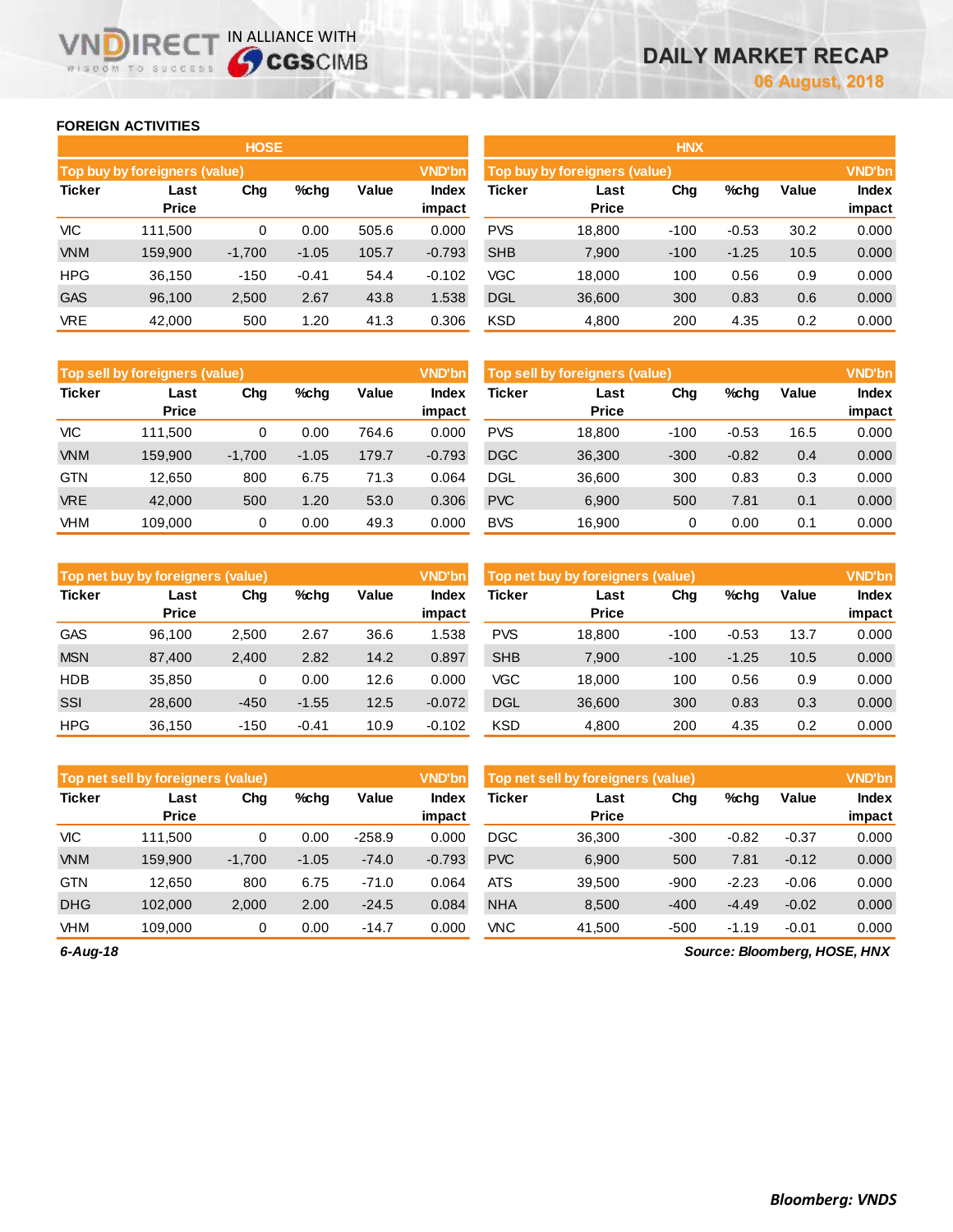# **DAILY MARKET RECAP**

**August, 2018**

## **TOP 60 MARKET CAP STOCKS SNAPSHOT ON HOSE**

 $IRF($ 

WISDOM TO SUCCESS

 $\vee$ 

IN ALLIANCE WITH

| No. Ticker             | <b>Price</b>     |                | Price change (%)   |                   |                |                |               |              | Mkt. Cap Outs. Vol. Float ratio Avail. Fil Ave. daily vol. | P/E                       | P/B          | <b>ROE</b>     | <b>ROA</b>  |
|------------------------|------------------|----------------|--------------------|-------------------|----------------|----------------|---------------|--------------|------------------------------------------------------------|---------------------------|--------------|----------------|-------------|
|                        | <b>VND</b>       | 1M             | 3M                 | 6M                | <b>US\$mln</b> | <b>MIn'shs</b> | $\frac{9}{6}$ |              | $% (30 \, \text{days-shs})$                                | $\boldsymbol{\mathsf{x}}$ | $\pmb{\chi}$ | $\%$           | $\%$        |
| 1 VIC VM               | 111,500          | 5.0            | 8.4                | 66.4              | 15,268         | 3,192          | 49.3          | 21.1         | 1,437,309                                                  | 88.9                      | 7.9          | 10.8           | 1.7         |
| 2 VHM VM               | 109,000          | $-3.1$         | N/A                | <b>N/A</b>        | 12,531         | 2,680          | 100.0         | 33.1         | 297,377                                                    | 46.4                      | 3.2          | <b>N/A</b>     | N/A         |
| 3 VNM VM               | 159,900          | $-3.7$         | $-13.1$            | $-19.2$           | 9,956          | 1,451          | 46.2          | 40.5         | 664,947                                                    | 26.3                      | 8.9          | 34.9           | 28.8        |
| 4 VCB VM               | 59,000           | 7.3            | 0.0                | $-4.8$            | 9,107          | 3,598          | 22.9          | 9.2          | 2,076,485                                                  | 18.8                      | 3.6          | 20.5           | 1.2         |
| 5 GAS VM               | 96,100           | 21.5           | $-1.9$             | $-8.3$            | 7,891          | 1,914          | 4.2           | 45.5         | 534,855                                                    | 16.6                      | 4.3          | 27.5           | 17.8        |
| 6 SAB VM               | 199,000          | $-9.5$         | $-9.1$             | $-14.5$           | 5,475          | 641            | 10.4          | 39.4         | 67,084                                                     | 28.5                      | 8.1          | 31.2           | 21.9        |
| 7 TCB VM               | 28,000           | $-2.8$         | <b>N/A</b>         | <b>N/A</b>        | 4,200          | 3,497          | 100.0         | 0.0          | 1,939,718                                                  | 10.9                      | 3.1          | 27.7           | 2.6         |
| 8 MSN VM               | 87,400           | 18.1           | $-4.5$             | 1.6               | 3,949          | 1,053          | 37.9          | 20.3         | 767,254                                                    | 16.3                      | 5.4          | 32.2           | 8.8         |
| 9 BID VM               | 26,850           | 16.2           | $-17.4$            | $-8.0$            | 3,938          | 3,419          | 4.4           | 27.5         | 3,418,636                                                  | 11.5                      | 1.8          | 16.8           | 0.7         |
| 10 CTG VM              | 22,850           | 4.3            | $-19.8$            | $-6.2$            | 3,650          | 3,723          | 15.8          | 0.0          | 5,179,395                                                  | 11.0                      | 1.3          | 12.2           | $0.7\,$     |
| 11 VJC VM              | 147,900          | 11.3           | 0.3                | 3.1               | 3,437          | 542            | 53.2          | 5.6          | 625,738                                                    | 15.6                      | 7.6          | 67.1           | 19.7        |
| 12 VRE VM              | 42,000           | 15.1           | $-10.2$            | $-12.0$           | 3,426          | 1,901          | 100.0         | 17.2         | 1,183,189                                                  | 53.1                      | 3.1          | 5.7            | 5.6         |
| 13 HPG VM              | 36,150           | $-1.8$         | $-6.3$             | $-12.7$           | 3,294          | 2,124          | 55.8          | 10.3         | 5,168,267                                                  | 8.6                       | 2.1          | 30.1           | 17.6        |
| 14 PLX VM              | 63,900           | 17.5           | $-2.3$             | $-15.9$           | 3,177          | 1,159          | 6.3           | 9.1          | 499,266                                                    | 19.7                      | 4.0          | 18.3           | $6.0\,$     |
| 15 VPB VM              | 26,150           | $-3.0$         | $-14.5$            | $-9.3$            | 2,719          | 2,423          | 75.8          | 0.0          | 4,313,976                                                  | 9.8                       | 2.3          | 26.9           | 2.5         |
| 16 NVL VM              | 61,800           | 18.8           | 18.8               | $-1.0$            | 2,406          | 907            | 31.1          | 39.9         | 1,031,264                                                  | 24.4                      | 4.0          | 18.7           | 4.7         |
| 17 BVH VM              | 76,000           | 1.3            | $-12.7$            | 9.4               | 2,285          | 701            | 31.2          | 24.3         | 120,891                                                    | 41.9                      | 3.6          | 11.7           | 1.9         |
| 18 MBB VM              | 22,850           | 12.8           | $-11.4$            | $-2.2$            | 2,118          | 2,160          | 61.2          | 0.0          | 5,341,535                                                  | 10.8                      | 1.7          | 16.3           | $1.5$       |
| 19 MWG VM              | 111,000          | $4.2\,$        | 9.4                | $-6.7$            | 1,538          | 323            | 85.7          | 0.0          | 602,496                                                    | 13.1                      | 4.8          | 43.9           | 13.7        |
| 20 HDB VM              | 35,850           | 2.4            | $-16.6$            | $-12.6$           | 1,509          | 981            | 100.0         | 2.9          | 1,376,314                                                  | 18.2                      | 2.5          | 14.9           | 1.0         |
| 21 FPT VM              | 42,250           | 3.6            | $-17.4$            | $-10.4$           | 1,112          | 614            | 81.7          | 0.0          | 939,195                                                    | 8.3                       | 2.2          | 28.6           | 11.4        |
| 22 ROS VM              | 41,500           | 1.2            | $-43.4$            | $-67.1$           | 1,011          | 568            | 27.0          | 46.7         | 592,689                                                    | 28.4                      | 4.1          | 14.7           | 8.6         |
| 23 STB VM              | 11,150           | 7.2            | $-17.1$            | $-27.6$           | 863            | 1,804          | 94.0          | 13.5         | 4,472,642                                                  | 13.5                      | 0.9          | 6.4            | 0.4         |
| 24 BHN VM              | 83,800           | 10.8           | $-22.4$            | $-37.9$           | 833            | 232            | 0.9           | 31.4         | 3,011                                                      | 30.2                      | 5.1          | 17.3           | 6.7         |
| 25 EIB VM              | 14,200           | 1.4            | $-5.3$             | $-2.7$            | 749            | 1,229          | 83.8          | 0.0          | 210,656                                                    | 14.2                      | 1.2          | 8.6            | 0.9         |
| 26 TPB VM              | 23,900           | $-10.5$        | $-19.8$            | <b>N/A</b>        | 683            | 666            | 95.3          | 0.0          | 177,188                                                    | 13.9                      | 2.1          | 15.9           | 0.8         |
| 27 PNJ VM              | 93,500           | 8.1            | $-18.0$            | $-0.5$            | 650            | 162            | 64.1          | 0.0          | 492,742                                                    | 18.3                      | 3.1          | 34.4           | 20.0        |
| 28 HNG VM              | 16,850           | 50.4           | 95.9               | 134.7             | 641            | 887            | 44.7          | 56.2         | 4,044,174                                                  | <b>N/A</b>                | 1.3          | 5.0            | 1.7         |
| 29 SSIVM               | 28,600           | 0.0            | $-16.5$            | $-8.3$            | 613            | 500            | 76.7          | 44.5         | 4,107,275                                                  | 11.1                      | 1.6          | 14.4           | 6.9         |
| 30 DHG VM              | 102,000          | $-1.9$         | 3.3                | 17.1              | 572            | 131            | 31.9          | 53.3         | 195,289                                                    | 25.3                      | 4.6          | 18.4           | 14.1        |
| 31 CTD VM              | 156,500          | 12.7           | 16.4               | $-10.6$           | 526            | 78             | 87.0          | 6.8          | 150,197                                                    | 7.7                       | 1.6          | 22.5           | 11.8        |
| 32 GEX VM              | 35,800           | 15.5           | 1.7                | 26.3              | 520            | 339            | 73.6          | 37.3         | 901,108                                                    | 11.8                      | 2.2          | 22.3           | 6.9         |
| 33 KDH VM              | 30,000           | 1.0            | $-11.1$            | $-3.2$            | 499            | 388            | 76.5          | 4.6          | 134,247                                                    | 19.5                      | 1.8          | 10.2           | 5.8         |
| 34 REE VM              | 33,500           | 9.1            | $-5.9$             | $-10.7$           | 446            | 310            | 84.4          | 0.0          | 481,714                                                    | 6.3                       | 1.2          | 20.9           | 12.5        |
| 35 TCH VM              | 27,900           | 36.4           | $-7.6$             | 46.1              | 423            | 353            | 51.2          | 45.2         | 1,033,500                                                  | 25.9                      | 2.3          | 10.0           | 9.2         |
| 36 DXG VM              | 26,300           | 10.5           | $-5.7$             | 11.3              | 386            | 342            | 70.0          | 3.7          | 3,773,212                                                  | 9.2                       | 2.2          | 24.6           | 10.9        |
| 37 VCIVM               | 55,000           | $-1.8$         | $-20.5$            | $-2.9$            | 382            | 162            | 70.0          | 7.8          | 101,710                                                    | 12.8                      | 3.0          | 30.5           | 13.9        |
| 38 SBT VM              | 16,300           | 9.4            | $-10.7$            | $-9.4$            | 346            | 495            | 47.4          | 92.8         | 1,895,794                                                  | 15.5                      | 1.3          | 11.1           | 4.2         |
| 39 NT2 VM              | 27,100           | $-8.4$         | $-11.0$            | $-17.9$           | 335            | 288            | 32.1          | 27.4         | 309,435                                                    | 9.3                       | 2.1          | 19.5           | 8.5         |
| 40 HCM VM              | 56,800           | 6.2            | $-20.1$            | $-22.2$           | 316            | 130            | 66.5          | 39.2         | 333,106                                                    | 9.3                       | 2.5          | 29.3           | 16.8        |
| 41 GMD VM              | 25,300           | 4.3            | $-5.1$             | $-23.4$           | 313            | 288            | 59.6          | 0.0          | 365,001                                                    | 4.1                       | 1.3          | 29.8           | 16.8        |
| 42 DPM VM              | 18,450           | 11.1           | 0.8                | $-21.2$           | 310            | 391            | 40.2          | 28.9         | 705,947                                                    | 12.8                      | 0.9          | 8.0            | 5.9         |
| 43 KDC VM              | 34,200           | 3.6            | $-4.7$             | $-16.6$           | 302            | 206            | 41.7          | 28.9         | 127,600                                                    | <b>N/A</b>                | 1.2          | $-1.0$         | $-0.5$      |
| 44 VHC VM              | 75,600           | 32.4           | 37.0               | 51.8              | 299            | 92             | 38.5          | 60.2         | 147,898                                                    | 7.8                       | 2.4          | 22.7           | 12.3        |
| 45 PAN VM              | 57,300           | 3.1            | $-11.2$            | 19.1              | 295            | 120            | 60.0          | 59.4         | 38,971                                                     | 15.2                      | 2.5          | 16.5           | 7.6         |
| 46 PDR VM<br>47 HAG VM | 25,200           | 2.4            | $-21.3$            | $-11.4$           | 288            | 266            | 37.8          | 41.8         | 921,991                                                    | 12.5                      | 2.3          | 19.7           | 5.5         |
| 48 VPI VM              | 7,230<br>41,250  | 39.3<br>$-0.1$ | 40.4<br><b>N/A</b> | 3.7<br><b>N/A</b> | 288<br>283     | 927<br>160     | 63.8<br>100.0 | 39.8<br>38.8 | 11,556,670<br><b>N/A</b>                                   | <b>N/A</b>                | 0.5          | 0.5            | 0.1         |
| 49 CII VM              |                  |                |                    |                   |                |                |               |              |                                                            | 9.6                       | 3.6          | 38.8           | 13.1        |
| 50 NLG VM              | 26,350<br>29,900 | 3.7            | $-15.8$            | $-23.5$           | 277<br>269     | 245<br>210     | 88.1          | 14.1<br>0.0  | 786,777                                                    | <b>N/A</b>                | 1.3          | 6.1            | 1.5         |
|                        |                  | 4.9            | $-5.0$             | 21.7              |                |                | 63.3          |              | 403,715                                                    | 10.7                      | 2.1          | 19.1           | 7.9         |
| 51 DCM VM<br>52 PPC VM | 11,050<br>18,200 | 8.3<br>5.8     | $-6.4$<br>$-0.3$   | $-4.7$<br>$-2.7$  | 251<br>250     | 529<br>321     | 24.4<br>24.7  | 45.0<br>33.7 | 298,493<br>226,218                                         | 14.0                      | 0.9          | 8.7            | 4.9         |
| 53 PVD VM              | 14,800           | 14.7           | 0.3                | $-35.5$           | 243            | 383            | 48.1          | 26.9         | 1,469,246                                                  | 6.0<br><b>N/A</b>         | 1.0<br>0.4   | 16.1<br>$-0.1$ | 10.8<br>0.0 |
| 54 KBC VM              | 11,600           | 2.7            | $-15.0$            | $-10.1$           | 234            | 470            | 75.4          | 31.8         | 1,959,497                                                  |                           |              | 7.5            | 4.0         |
| 55 PME VM              | 71,300           | 0.4            | $-1.8$             | 2.5               | 229            | 75             | 99.0          | 0.0          | 11,120                                                     | 12.4<br>16.5              | 0.6<br>3.3   | 19.3           | 16.0        |
| 56 YEG VM              | 191,000          | $-15.1$        | <b>N/A</b>         | <b>N/A</b>        | 224            | 27             | 100.0         | 0.0          | <b>N/A</b>                                                 | 77.2                      | 14.9         | 29.0           | 11.6        |
| 57 LGC VM              | 27,000           | 4.2            | 0.0                | 30.1              | 223            | 193            | <b>N/A</b>    | 4.0          | 60                                                         | 31.4                      | 2.1          | 6.9            | 1.8         |
| 58 PVT VM              | 17,250           | 19.0           | $-4.2$             | $-6.3$            | 208            | 281            | 42.8          | 15.2         | 146,648                                                    | 7.9                       | 1.3          | 12.6           | 5.0         |
| 59 FRT VM              | 71,000           | $-1.4$         | $-19.0$            | <b>N/A</b>        | 207            | 68             | 92.4          | 1.9          | 22,784                                                     | 17.2                      | 6.1          | 42.9           | 6.8         |
| 60 BMP VM              | 55,800           | $-3.8$         | 7.3                | $-30.3$           | 196            | 82             | 42.4          | 25.0         | 145,385                                                    | 9.9                       | 1.9          | 19.7           | 16.8        |
|                        |                  |                |                    |                   |                |                |               |              | <b>Source: Bloomberg</b>                                   |                           |              | 6 Aug          |             |